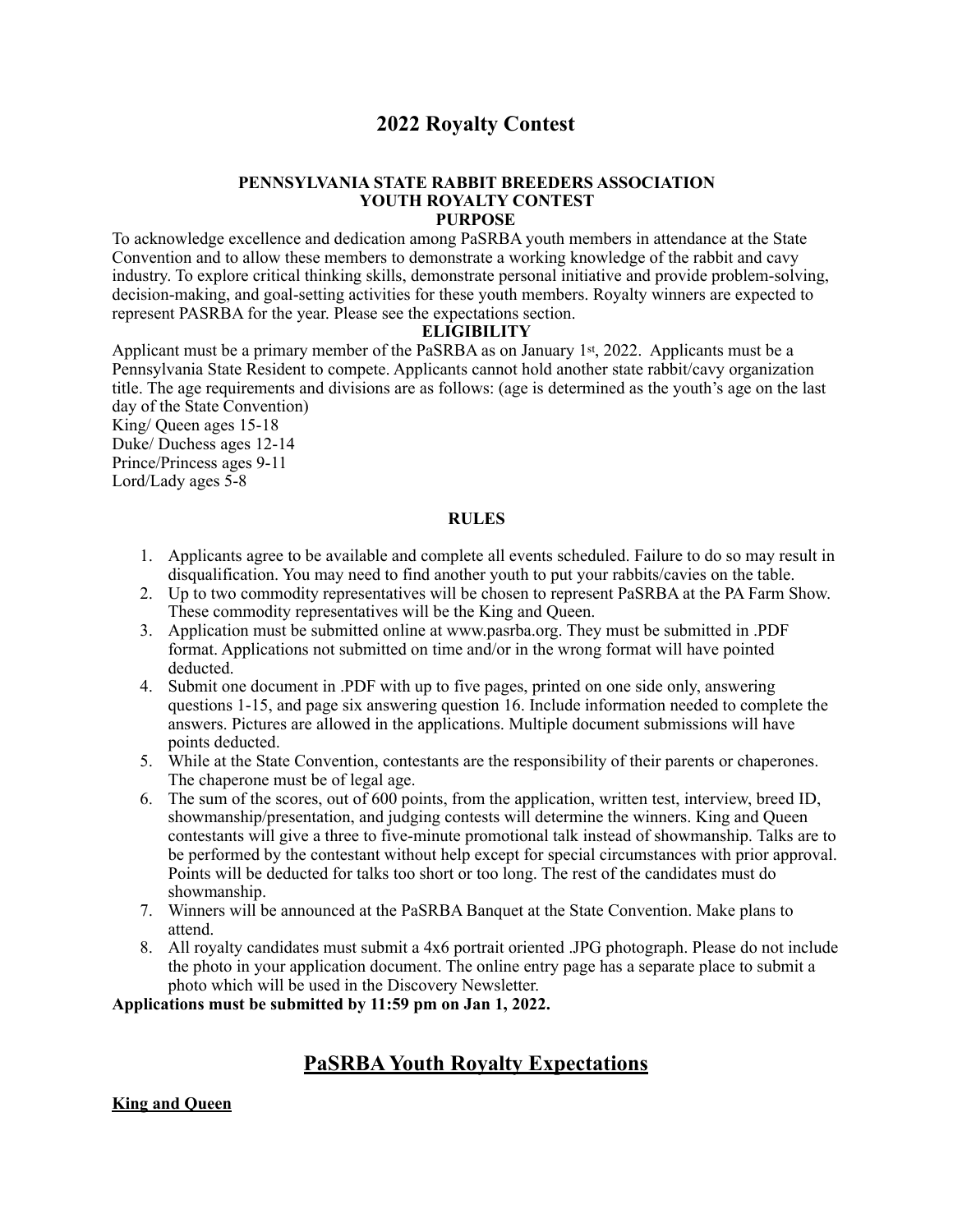- Promote PaSRBA always be aware that you are representing PaSRBA (avoid PDA when wearing your crown, sash, or cap),
- Attend at least 5 shows during the year wearing your crown and sash or hat and apron.
- PaSRBA Convention:
	- Attend the following year to help with the contest (if not running) or crown your successor.
	- Make and post all signs on Friday evening before convention starts information will be provided
- If attending ARBA National Convention, assume the role of PA Team Captain
- Farm Show:
	- Attend PA Farm Show and participate in all Commodity Representative activities
		- i.e., Governors' reception, Opening Ceremony, interviews
	- Give talks/demonstrations in the rabbit area
	- Help at the petting tables as much as possible
	- Participate in the Meat Pen Auction
- Attend PaSRBA Board meetings as the Youth representative
- Send pictures and information to the PaSRBA Newsletter about what you are doing.
- Help at shows you attend
- Be available, if possible, to represent the rabbit and cavy industry at events throughout the state when requested (ex. Farm to Table Day)
- At formal functions dress appropriately with your sash and crown (No jeans, sweatpants, t shirts)
- Encourage other youth to get involved with rabbits and PaSRBA
- Help gather donations for PaSRBA youth auctions to help support the youth contests.
- Have fun!!

## **Duke, Duchess, Prince, Princess, Lord, Lady**

- Promote PaSRBA always be aware that you are representing PaSRBA (avoid PDA when wearing your crown and sash or hat and apron)
- Attend at least 5 shows during the year wearing your crown and sash or hat and apron.
- Farm Show:
	- o Give talks/demonstrations in the rabbit area
	- o Help in the rabbit area as much as possible
- Send pictures, drawings, and information to the PaSRBA Newsletter Director about what you are doing.
- Help at shows you attend.
- Be available, if possible, to represent the rabbit and cavy industry at events throughout the state when requested (ex. Farm to Table Day)
- At formal functions dress appropriately with your sash and crown (No jeans, sweatpants, t shirts)
- Encourage other youth to get involved with rabbits and PaSRBA
- Help gather donations for PaSRBA youth auctions to help support the youth contests.
- Have fun!!

## **Questions**

Fill in the information requested after you have copied each question. Submit one document in .PDF with up to five pages, printed on one side only, answering questions 1-15, page six answering question 16 and page seven answering the Promotional Involvement form. On the top of each page have your name.

Pages 1-5

1. When did you join the PaSRBA and how many consecutive years have you belonged?